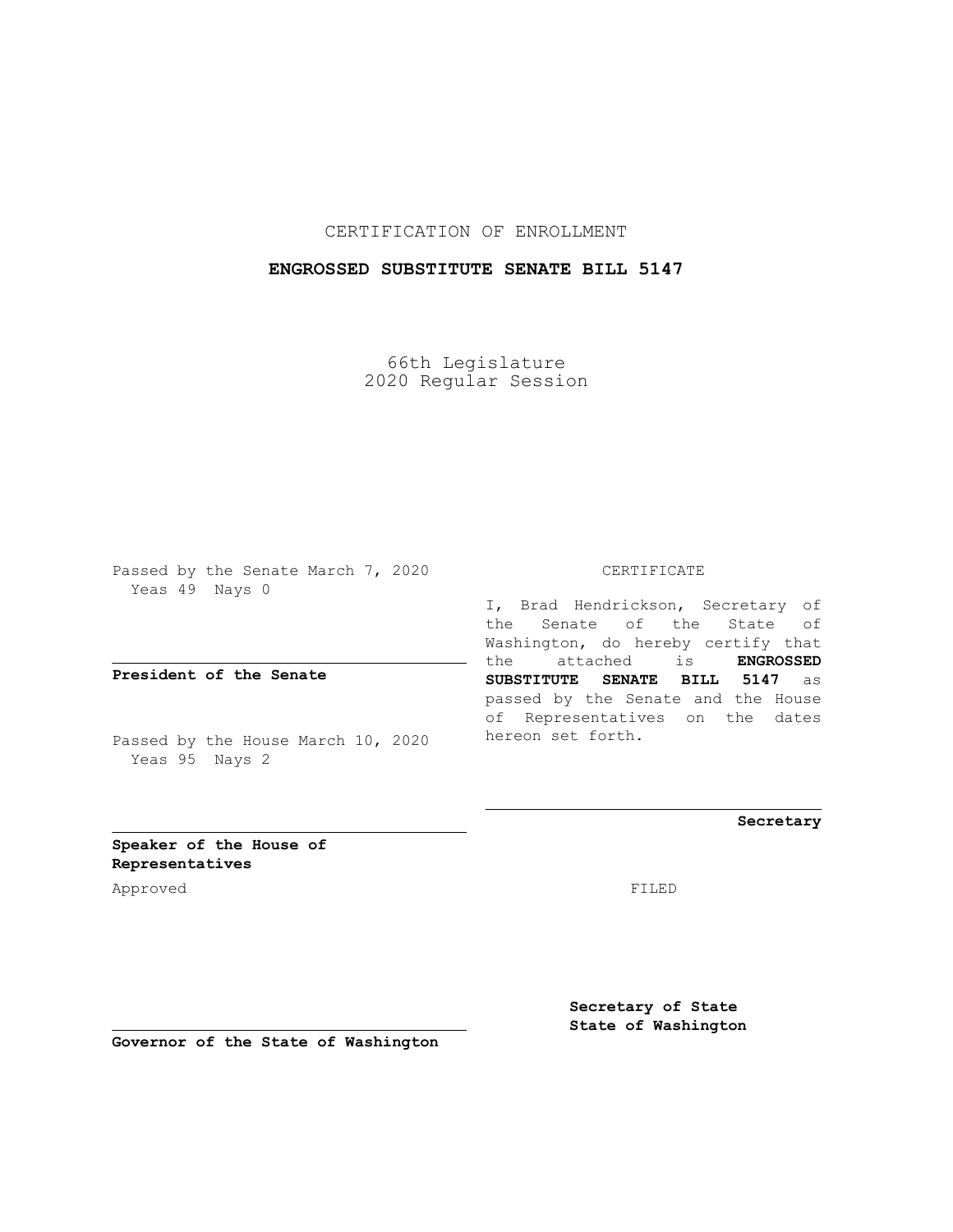## **ENGROSSED SUBSTITUTE SENATE BILL 5147**

Passed Legislature - 2020 Regular Session

## **State of Washington 66th Legislature 2020 Regular Session**

**By** Senate Ways & Means (originally sponsored by Senators Wilson, L., Brown, Carlyle, Conway, Darneille, Palumbo, Keiser, Mullet, O'Ban, Short, Wagoner, and Warnick)

READ FIRST TIME 03/02/20.

 AN ACT Relating to providing tax relief by exempting menstrual products from retail sales and use tax; adding a new section to chapter 82.08 RCW; adding a new section to chapter 82.12 RCW; creating new sections; and providing an effective date.

BE IT ENACTED BY THE LEGISLATURE OF THE STATE OF WASHINGTON:

 NEW SECTION. **Sec. 1.** The legislature finds that feminine hygiene products are a necessity for most females in the state. Taxing a necessary feminine hygiene product unjustly adds an additional tax burden on females that creates a tax gap between genders, requiring females to potentially pay more of their income to state taxes. The legislature further finds that taxing feminine hygiene products adds to the regressive tax burden on low-income families. The legislature further finds that feminine hygiene products are not a discretionary purchase, they are a necessity for which there is no alternative for females to maintain proper health and hygiene. Therefore, the legislature intends to provide a permanent sales and use tax exemption for feminine hygiene products.

 NEW SECTION. **Sec. 2.** (1) This section is the tax preference performance statement for the sales and use tax exemptions for feminine hygiene products provided in sections 3 and 4,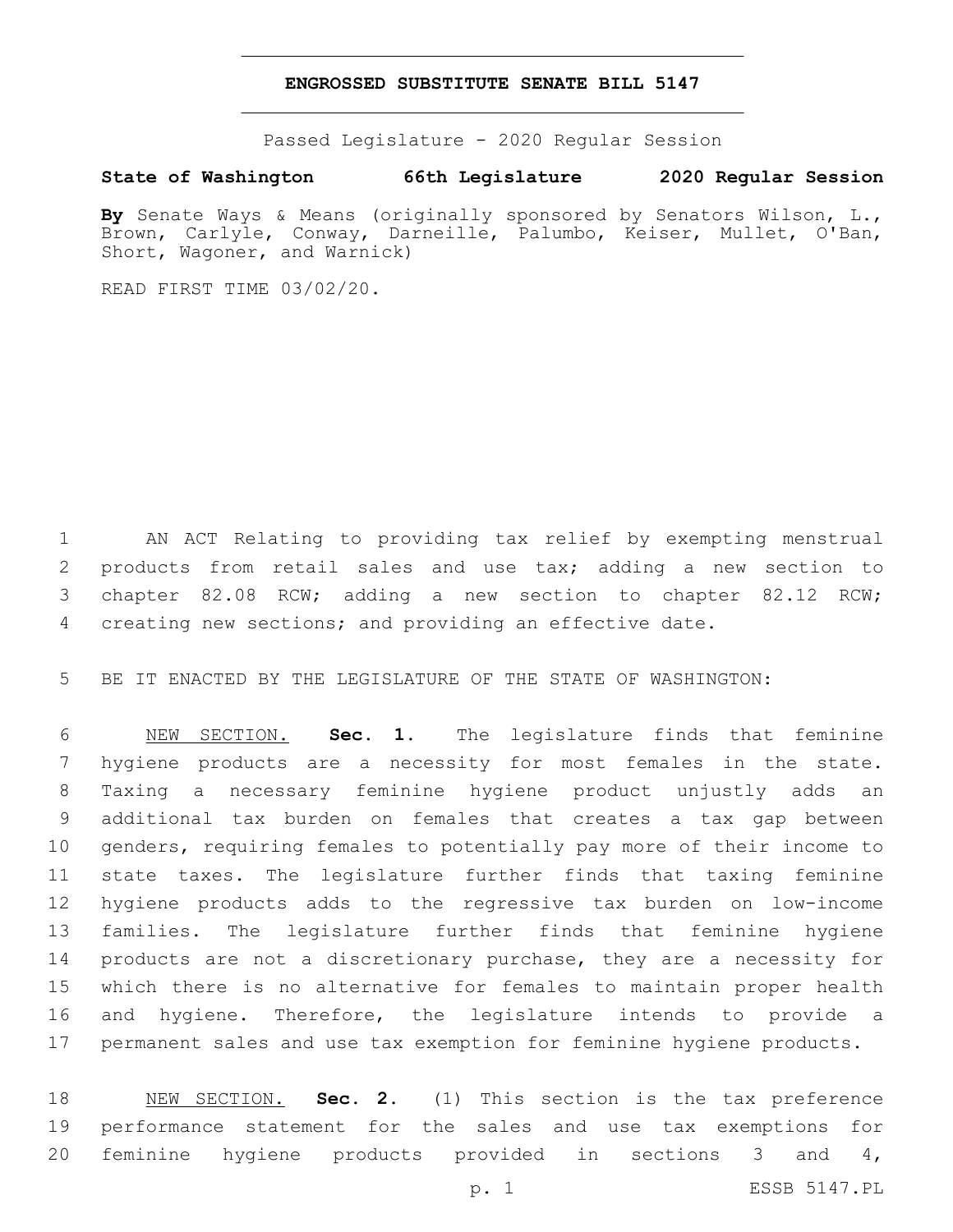chapter . . ., Laws of 2020 (sections 3 and 4 of this act). This performance statement is only intended to be used for subsequent evaluation of the tax preferences. It is not intended to create a private right of action by any party or be used to determine 5 eligibility to preferential tax treatment.

 (2) The legislature categorizes these tax preferences as one intended to provide tax relief for certain individuals as indicated 8 in RCW 82.32.808(2)(e).

 (3) It is the legislature's specific public policy objective to authorize a permanent sales and use tax exemption for feminine hygiene products to reduce the tax burden on females for a product that is fundamental to personal hygiene and health.

 (4) The joint legislative audit and review committee is not required to include the tax preferences authorized in sections 3 and 15 4, chapter . . ., Laws of 2020 (sections 3 and 4 of this act) as part of its normal review process of tax preferences. The tax preferences 17 authorized in sections 3 and 4, chapter . . ., Laws of 2020 (sections 3 and 4 of this act) will be included in the tax exemption report required under RCW 43.06.400 published by the department of revenue.

 NEW SECTION. **Sec. 3.** A new section is added to chapter 82.08 21 RCW to read as follows:

 (1) The tax levied by RCW 82.08.020 does not apply to the sales 23 of feminine hygiene products.

 (2) "Feminine hygiene products" means sanitary napkins, tampons, menstrual cups, or any other similar products sold at retail designed specifically to catch menstrual flow either internally or externally.

 NEW SECTION. **Sec. 4.** A new section is added to chapter 82.12 28 RCW to read as follows:

 (1) The tax levied by RCW 82.12.020 does not apply to the use of 30 feminine hygiene products.

 (2) "Feminine hygiene products" has the same meaning as provided 32 in section 3 of this act.

 NEW SECTION. **Sec. 5.** The automatic expiration date provisions of RCW 82.32.805(1)(a) do not apply to this act.